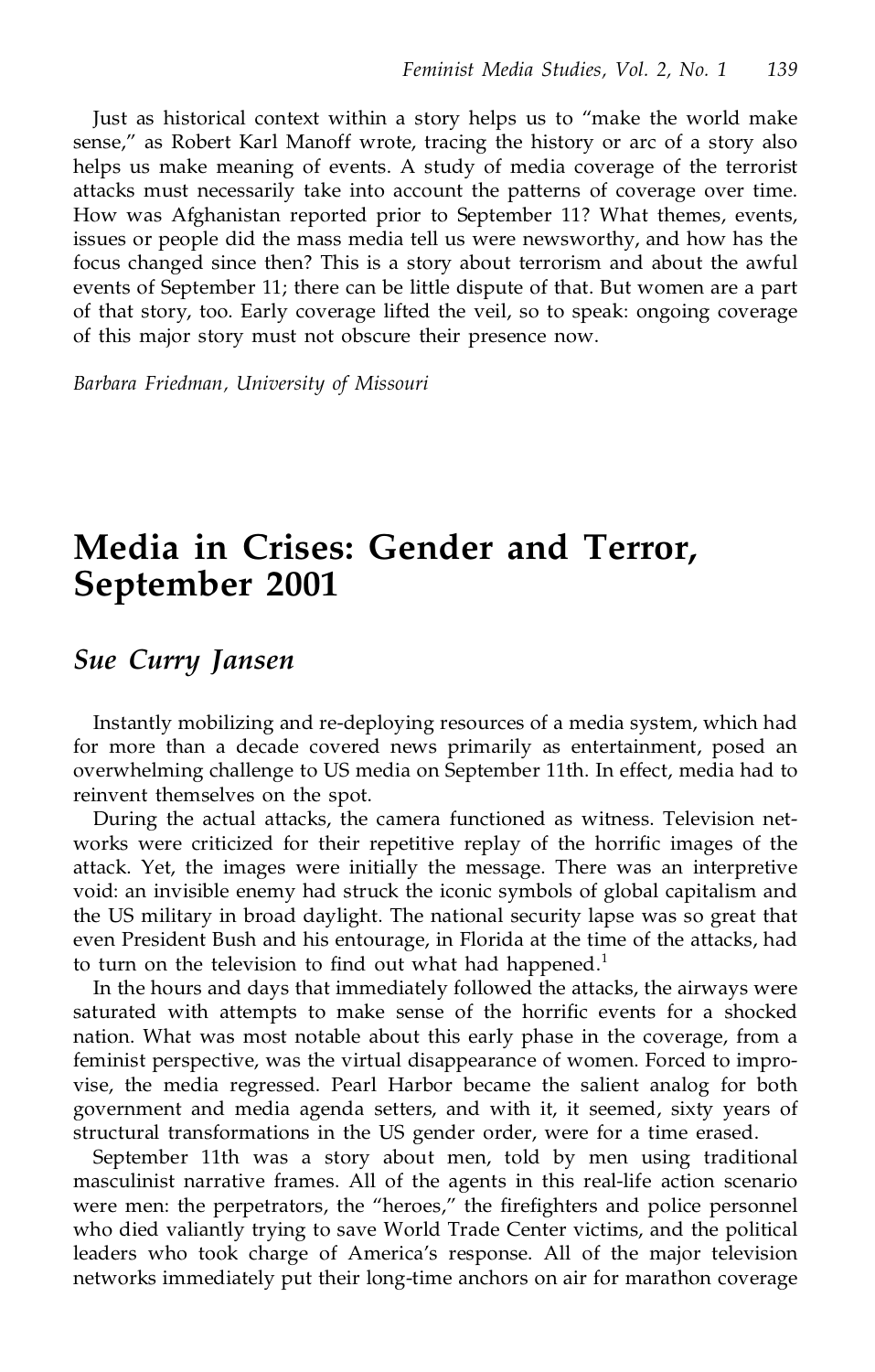of the crisis: father figures offering the nation reassurance by being reliably present. The on-camera experts, quickly recruited during the early hours of coverage, were old warhorses: retired generals and former cabinet members. Even Condoleeza Rice, the administration's National Security Advisor presumably a key player in mediating this grave national security failure was initially represented as a mute background égure in shots of Bush's cabinet.

The other apparent exception to this homosocial gender regime aférmed its valence. First Lady Laura Bush, who had a low proéle before September 11th, became highly visible in the archetypal role of nurturer, compassionately tending to the nation's emotional neediness. Of her role, an historian offered the press this infantalizing explanation: "We react to a first lady the way react to our own mothers … when the world blows up, she's the one we want."<sup>2</sup>

When more images of women reappeared on the screen later in the week, they were usually wives and children, survivors of the brave men, firefighters, and police officers buried beneath the rubble of the World Trade Center. To be sure, male victims and survivors were also represented, but most of the coverage, most of the time, represented men acting and women reacting. Heroes in New York, like heroes in Homeric myths, were, it seemed, by definition, brave men—men who took charge of the rescue and recovery, while women watched, waited, and emoted.<sup>3</sup>

Television coverage did, however, break with the routine conventions for representing hegemonic masculinity by showing "manly men"—from the President to firefighters, rescue workers, and even one corporate CEO—crying.<sup>4</sup> This departure, like the tears themselves, underscored the profound gravity of the crisis.

CNN's decision to broadcast Saira Shah's documentary *Behind the Veil* also broke with normal television programming practices both in form (repeat broadcasts in short time intervals of a grainy, low-budget, independently produced documentary) and content (revolutionary feminism). Prior to September 11th, feminists tried, without success, to attract mainstream media attention to the plight of women under the Taliban. Indeed Western media had devoted much more attention to the Taliban's destruction of Buddhist statues than to the mass rapes and executions of Afghan women. Broadcast of the documentary was therefore a positive development *per se*, although CNN's programming decision was probably made despite the feminist message, not because of it. Because CNN had framed its coverage under the logo "America's New War," Shah's documentary provided the cable network with a "scoop" of sorts. It made the invisible enemy visible at a time when US media, like US intelligence agencies, had little information. Moreover, Shah's documentary provided a good ideological ét with CNN's and President Bush's characterization of the Taliban as an "evil" enemy, who not only provided sanctuary for Osama bin Laden's network but also committed brutal atrocities of its own.

Conversely, however, Shah's representation of the Revolutionary Association of the Women of Afghanistan (RAWA), the underground organization whose members risk their lives in daily struggles to expose and sabotage the Taliban, challenges the traditional, male-exclusive concept of heroism. So does the courage and agency of the filmmaker herself, who secretly filmed the documen